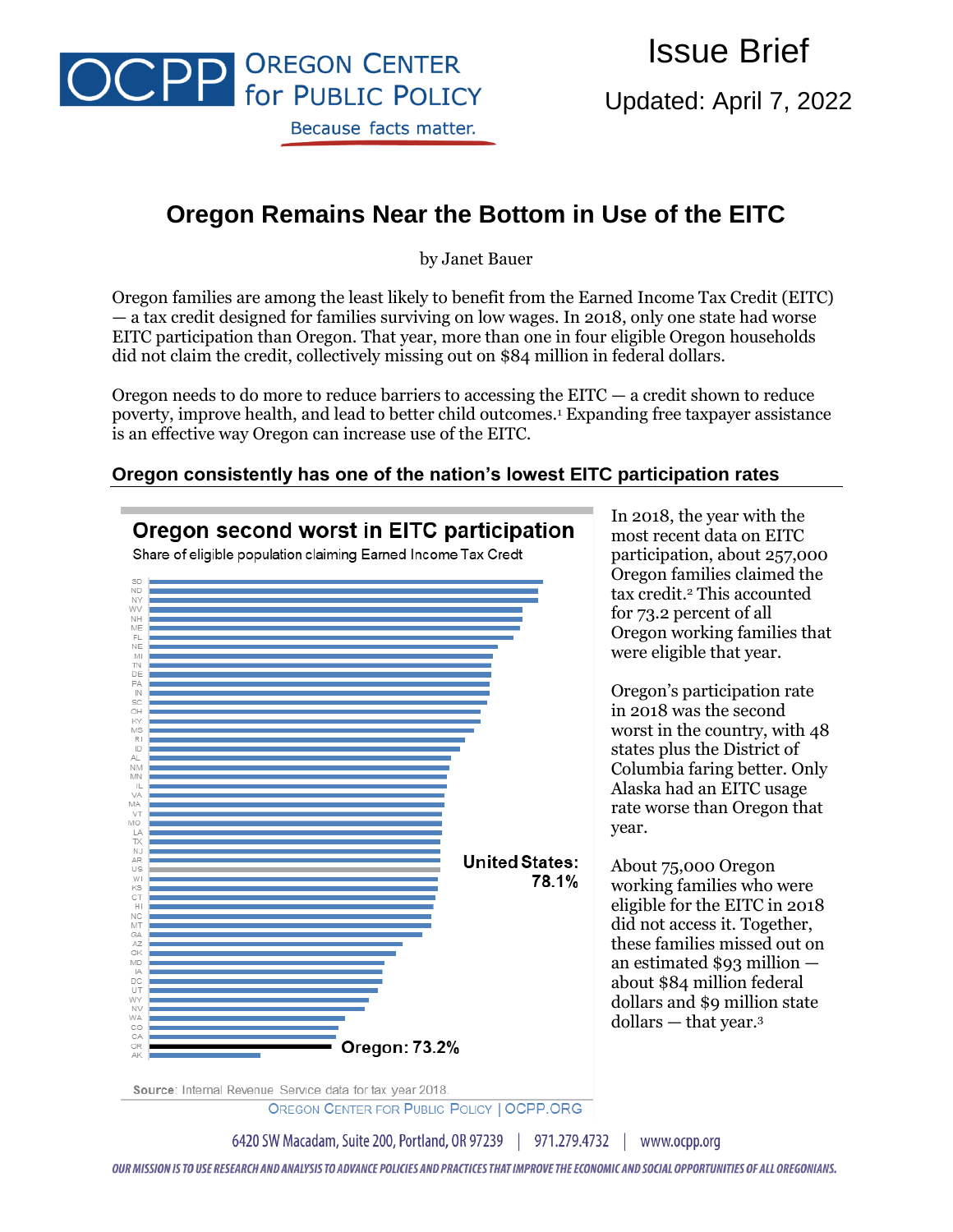Oregon's poor performance in 2018 is consistent with its long-term pattern. Oregon's EITC participation rate has narrowly fluctuated over the prior 10 years, never rising above 75.5 percent. Oregon's rate of 73.2 percent in 2018 was virtually the same level as 10 years earlier.<sup>4</sup> During this period, Oregon never ranked better than  $44<sup>th</sup>$  in the nation in terms of EITC participation. In some years  $-2010$ , 2011, and 2012  $-$  it tied for or ranked last in the nation.

## Oregon has long performed poorly in access to the EITC

Share of eligible Oregon households claiming the federal Earned Income Tax Credit



## **Low EITC participation raises challenges for working families**

The EITC is one of the most effective tools for helping working families meet their basic needs and improve their lives. In 2018, the average federal credit for households that claimed it was over \$2,100. Of those that included children, the average was even higher — nearly \$3,000. <sup>5</sup> The amounts provided by this refundable tax credit typically help families catch up on bills, purchase or repair a car, or invest in activities that enrich their children's lives. 6

The broad benefits of the EITC are well documented. Together with the federal Child Tax Credit, the federal EITC helped lift 129,000 Oregonians, including 65,000 children, out of poverty in the years after the Great Recession, from 2011 to 2013.<sup>7</sup> For children, the EITC has a lasting impact. A substantial body of research shows that tax credits such as the EITC improve child health, boost school performance, promote college enrollment, and increase earnings when children become adults.<sup>8</sup>

Barriers to the EITC make life unnecessarily difficult for children and families surviving on low wages.

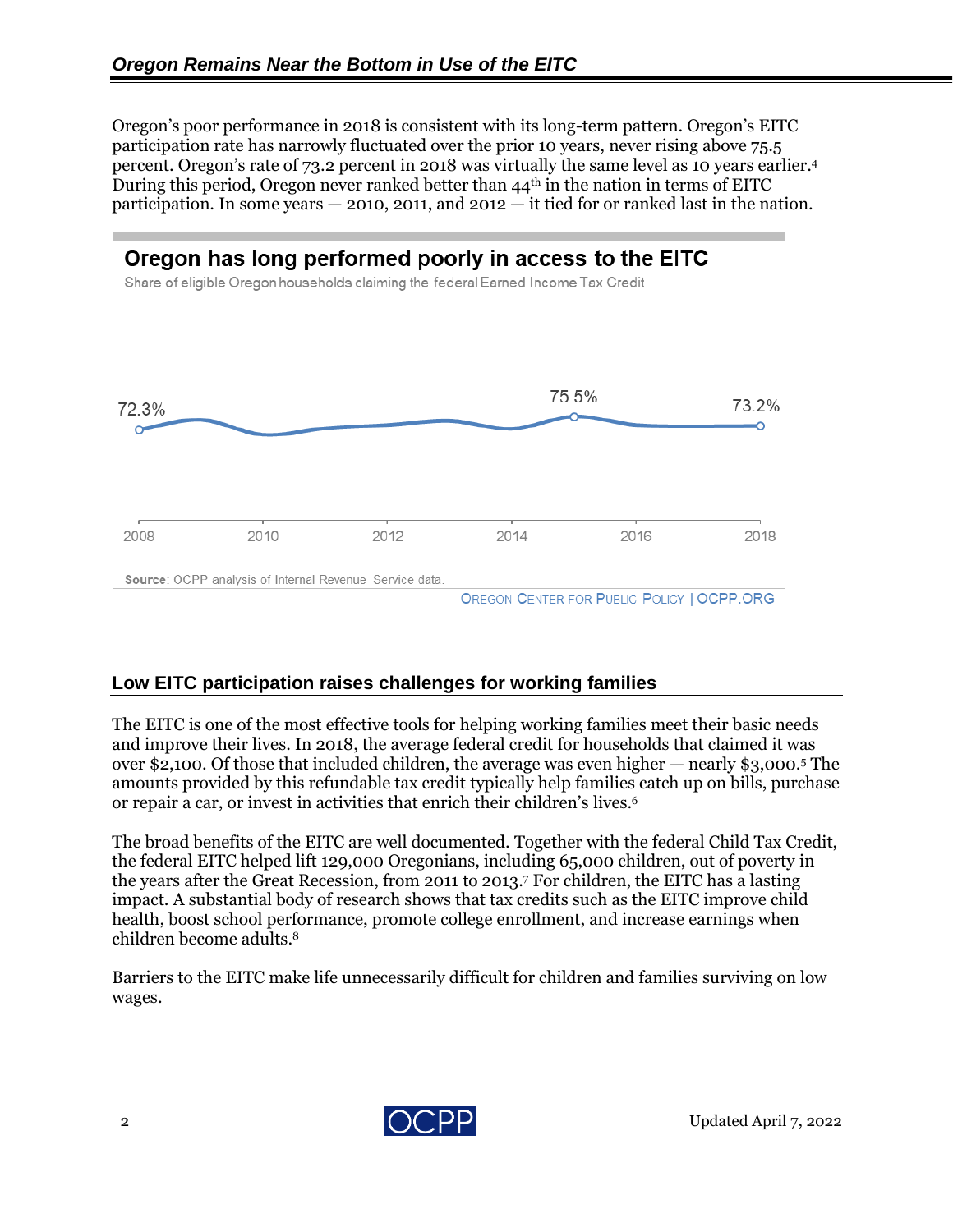## **Oregon's economy suffers when few people use the EITC**

Oregon's low EITC participation not only undermines the well-being of families, it also represents a loss to the state. The EITC adds dollars to the Oregon economy by giving working people more money to spend. In 2018, the federal EITC brought \$542 million in federal dollars to Oregon, dollars that flowed to every corner of the state. Nevertheless, Oregon left \$84 million in federal dollars on the table, due to the fact that families eligible for the EITC did not claim the credit.

The economic loss to Oregon is even greater than that. Eligible families tend to spend their EITC refunds quickly at local businesses, as they make purchases to meet their basic needs. This spending generates more economic activity. Researchers estimate that each federal EITC dollar results in \$1.40 to \$1.58 in activity in the economy, as local businesses use EITC dollars to purchase goods and services and pay employees, and employees spend their earnings.<sup>9</sup>

## **Oregon should invest in free taxpayer assistance**

Households eligible for the EITC face numerous obstacles to claiming the credit. These include complex tax forms and misunderstandings about eligibility and benefits.<sup>10</sup> While tax preparation assistance can improve use of the credit, the perceived and actual cost of getting assistance can be a hindrance.<sup>11</sup> Workers less likely to claim the credit are those who live in rural areas, are selfemployed, have disabilities, are not proficient in English, or have no dependents. 12

Oregon has taken modest steps in the past to increase use of the EITC, but the primary barriers remain. In 2017, the legislature began requiring employers to provide workers with written notice at tax time of the federal and state tax credits.<sup>13</sup> Nevertheless, Oregonians' use of the EITC since then has not budged. The major barriers remain unaddressed — confusion about eligibility, the complexities of filing taxes, and, ultimately, the lack of appropriate and affordable help in filing a tax return.

To improve use of the credit, Oregon should invest in free, culturally-appropriate tax preparation services, accessible across the state. Privately-funded community-based assistance programs have served some Oregon communities in the past, but many have foundered for lack of on-going support. <sup>14</sup> Sustained public investment is vital to having a stable network of tax preparation services accessible to those who need assistance throughout the state.

## **Conclusion**

Oregon's pattern of low EITC participation continued in 2018, when it ranked second lowest in the nation. The low participation rate deprives households surviving on low wages the economic and social advantages an EITC refund can bring, while denying the state of the economic benefits of the infusion of federal dollars. To address barriers Oregonians face in claiming the credit, the state should invest in free taxpayer assistance.

#### **Endnotes**

<sup>1</sup> Chuck Marr, Chye-Ching Huang, Arloc Sherman, and Brandon Debot, *The EITC and Child Tax Credit Promote Work, Reduce Poverty, and Support Children's Development, Research Finds,* Center on Budget

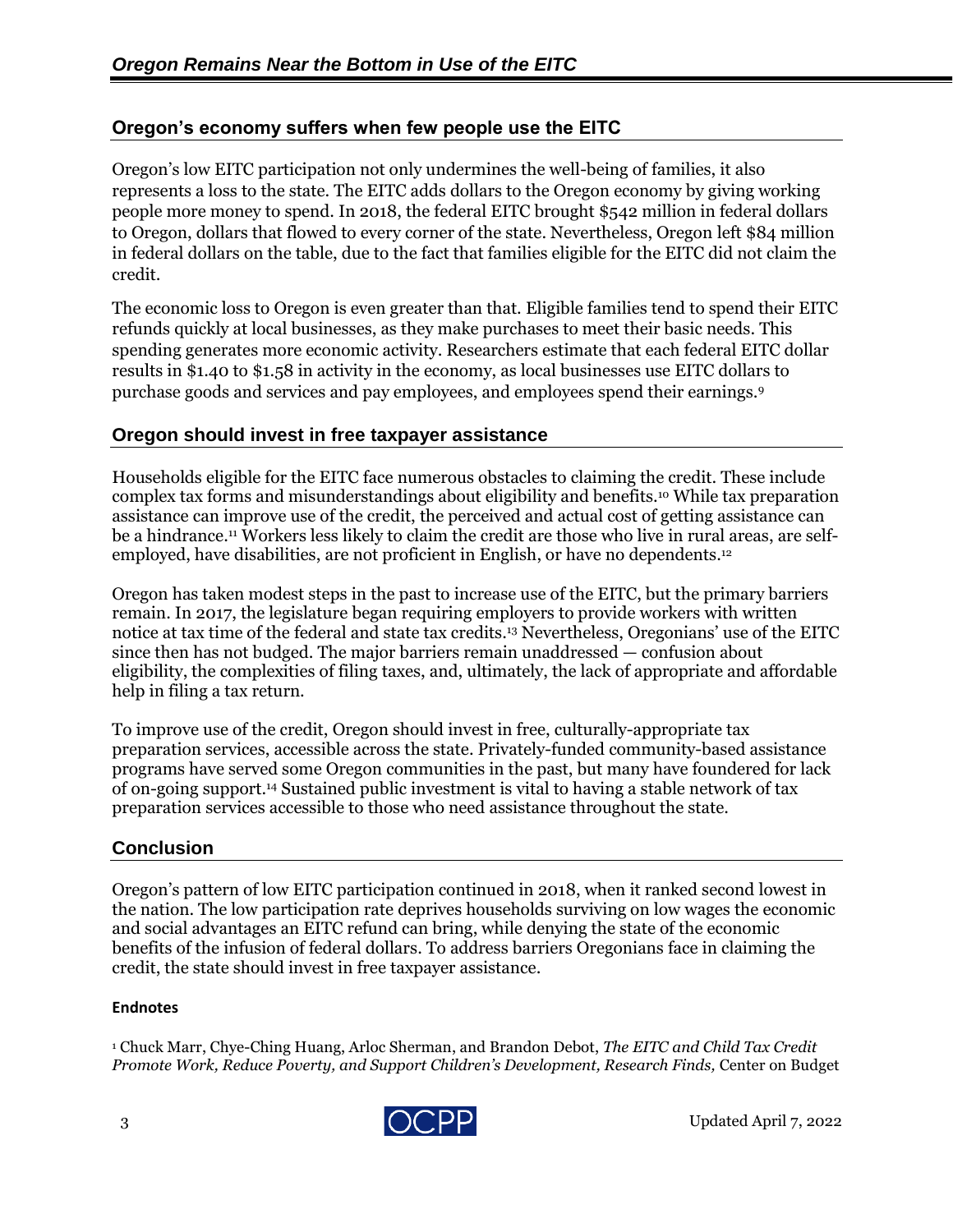and Policy Priorities, October 1, 2015, available at [https://www.cbpp.org/research/federal-tax/eitc-and](https://www.cbpp.org/research/federal-tax/eitc-and-child-tax-credit-promote-work-reduce-poverty-and-support-childrens?fa=view&id=3793)[child-tax-credit-promote-work-reduce-poverty-and-support-childrens?fa=view&id=3793.](https://www.cbpp.org/research/federal-tax/eitc-and-child-tax-credit-promote-work-reduce-poverty-and-support-childrens?fa=view&id=3793)

<sup>2</sup> For this fact sheet, unless otherwise noted, all figures are OCPP analysis of Internal Revenue Service (IRS) data. The most recent data on state EITC participation is available a[t https://www.eitc.irs.gov/eitc](https://www.eitc.irs.gov/eitc-central/participation-rate/eitc-participation-rate-by-states)[central/participation-rate/eitc-participation-rate-by-states.](https://www.eitc.irs.gov/eitc-central/participation-rate/eitc-participation-rate-by-states)

<sup>3</sup> Analysis of foregone federal EITC dollars by the Center on Budget and Policy Priorities (CBPP) made available to OCPP. The analysis is based on information from the IRS National Taxpayer Advocate and IRS EITC data. It considers that eligible people who don't claim the credit are more likely to have no children claimed on their return and eligible for a smaller than typical credit. The analysis is based on unpublished IRS estimates of EITC claims by filing status, qualifying children, and average credit amount. Analysis of foregone state EITC dollars by OCPP using Oregon Department of Revenue data on EITC dollars by household size and IRS unpublished statistics.

<sup>4</sup> Oregon's EITC participation rate in 2008 was 72.3 percent. Data obtained by OCPP from the IRS in 2019.

<sup>5</sup> Analysis by the Center on Budget and Policy Priorities (CBPP) made available to OCPP.

<sup>6</sup> Ruby Mendenhall *et al.*, "The Role of Earned Income Tax Credit in the Budgets of Low-Income Families," *Social Service Review*, February 2012, available at [https://users.nber.org/~kling/eitc.pdf.](https://users.nber.org/~kling/eitc.pdf)

<sup>7</sup> *Oregon Fact Sheet: Tax Credits Promote Work and Fight Poverty*, Center on Budget and Policy Priorities, September 2016, available at [http://apps.cbpp.org/3-5-14tax/?state=OR.](http://apps.cbpp.org/3-5-14tax/?state=OR)

<sup>8</sup> Ibid. Also, Chuck Marr, Chye-Ching Huang, Arloc Sherman, and Brandon Debot, *The EITC and Child Tax Credit Promote Work, Reduce Poverty, and Support Children's Development, Research Finds*, Center on Budget and Policy Priorities, October 1, 2015, available at [https://www.cbpp.org/research/federal-tax/eitc-and-child-tax-credit-promote-work-reduce-poverty](https://www.cbpp.org/research/federal-tax/eitc-and-child-tax-credit-promote-work-reduce-poverty-and-support-childrens)[and-support-childrens.](https://www.cbpp.org/research/federal-tax/eitc-and-child-tax-credit-promote-work-reduce-poverty-and-support-childrens)

<sup>9</sup> OCPP analysis of findings: Antonio Avalos, Sean Alley, "The Economic Impact of the Earned Income Tax Credit (EITC) in California," *The California Journal of Politics & Policy*, 2010, Vol. 2, Issue 1, available at [https://escholarship.org/uc/item/2jj0s1dn.](https://escholarship.org/uc/item/2jj0s1dn) Also, *Targeted Messages Why me? EITC and Other Refundable Credits*, IRS, at https://www.eitc.irs.gov/partner-toolkit/cities-counties-and-municipalagencies/targeted-messages-why-me/targeted-messages.

<sup>10</sup> Saurabh Bhargava, Dayanand Manoli, "Psychological Frictions in and the Incomplete Take-up of Social Benefits: Evidence from an IRS Field Experiment," *American Economic Review*, 2015, 105(11): 3489- 3529, available at

[https://www.povertyactionlab.org/sites/default/files/publications/4264\\_Dayanand%20AER%202015\\_0](https://www.povertyactionlab.org/sites/default/files/publications/4264_Dayanand%20AER%202015_0.pdf) [.pdf.](https://www.povertyactionlab.org/sites/default/files/publications/4264_Dayanand%20AER%202015_0.pdf)

<sup>11</sup> Accessing on-line free tax preparation software can be difficult for people with low-incomes who are eligible. See "H&R Block, Turbo Tax Accused of Obstructing Access to Free Tax Filing," NPR, May 7, 2019, available at [https://www.npr.org/2019/05/07/720941665/la-city-attorney-sues-intuit-and-h-r-block](https://www.npr.org/2019/05/07/720941665/la-city-attorney-sues-intuit-and-h-r-block-alleging-they-undermine-free-tax-fili)[alleging-they-undermine-free-tax-fili.](https://www.npr.org/2019/05/07/720941665/la-city-attorney-sues-intuit-and-h-r-block-alleging-they-undermine-free-tax-fili) In-person free tax preparation assistance is available in some communities in Oregon, but falls short of addressing the need. Riley Eldredge, Director of Cash Oregon/Metropolitan Family Services, estimates the free tax preparation infrastructure would need to increase by 7 times to meet the needed capacity. His statement made during Governor Kate Brown's EITC Work Group, "Supporting Taxpayers" subcommittee, December 9, 2019.

<sup>12</sup> IRS, "About EITC" website, available at [https://www.eitc.irs.gov/eitc-central/about-eitc/about-eitc.](https://www.eitc.irs.gov/eitc-central/about-eitc/about-eitc) Also, Marsha Blumenthal, "Participation and Compliance with the Earned Income Tax Credit," *National Tax Journal*, Vol. 58, N. 2 (June, 2005). Pp. 198-213, available at

[https://www.jstor.org/stable/41790205?read-now=1&seq=1#metadata\\_info\\_tab\\_contents.](https://www.jstor.org/stable/41790205?read-now=1&seq=1#metadata_info_tab_contents)

<sup>13</sup> SB 398 (2017).